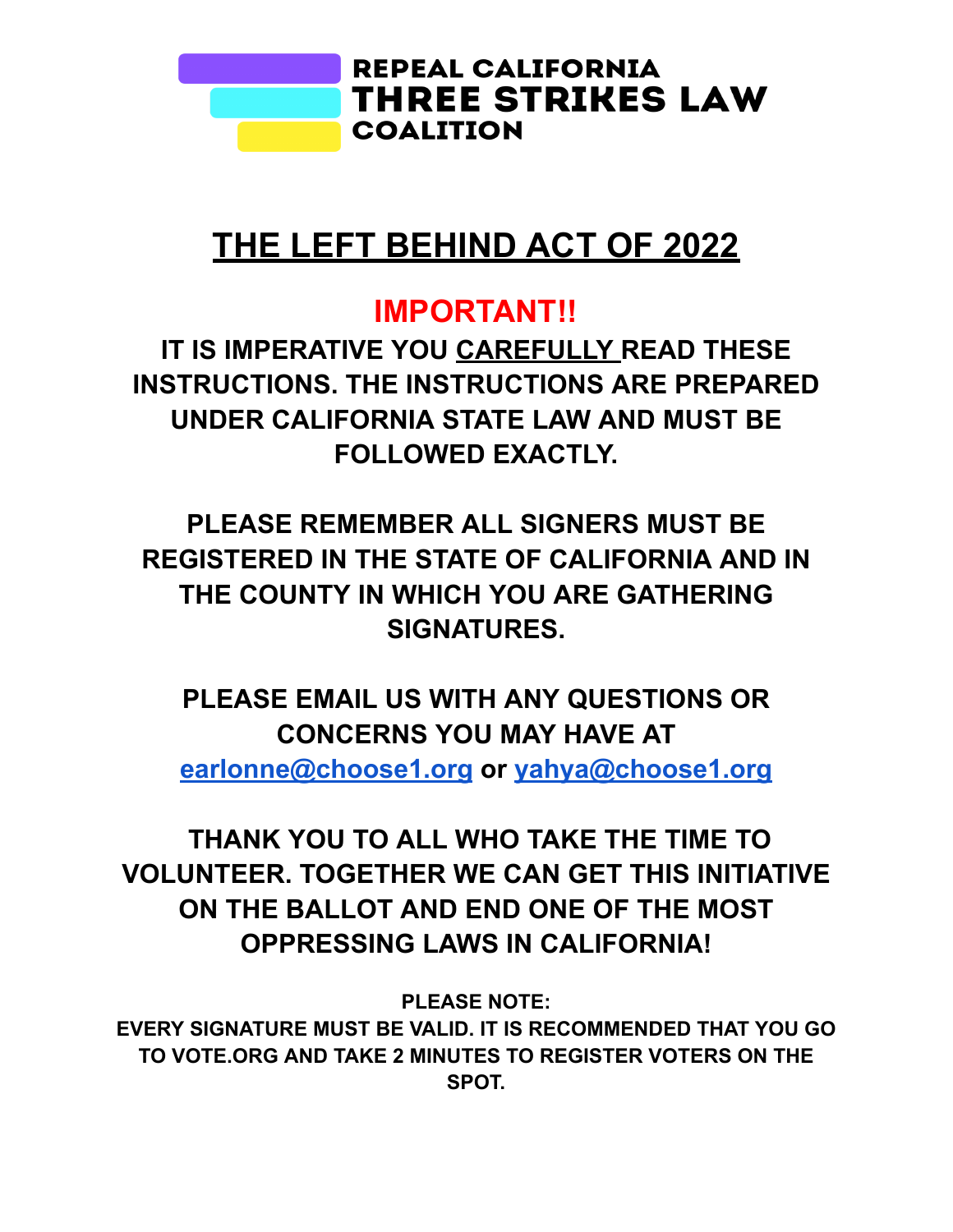#### INSTRUCTIONS FOR CIRCULATION OF PETITION AND SIGNATURE COLLECTION

If you do not have access to the internet, these instructions, the Declaration Statement of Petition Circulator, and one copy of the Full Petition of the initiative can be sent to you...

These instructions consist of the following of the following topics:

- Getting Started
- Preparing to Collect Signatures
- Official Top Funders
- Sign the Section Sheets
- Complete and Send the Section Sheet

## **GETTING STARTED**

Before collecting signature, complete the DECLARATION STATEMENT OF PETITION **CIRCULATOR** and send signed original to:

#### CHOOSE1 P.O. BOX 31022 OAKLAND, CALIFORNIA 94604

Obtain one copy of:

#### Full petition of The Left behind Act of 2022

The Full Petition of the initiative consist of two parts:

#### The Full Text of Title and Summary and Official Top Funders

### **PREPARING TO COLLECT SIGNATURES**

- Read the Title and Summary so you'll be familiar with the major points for this initiative. When asked you must give an accurate description of the initiative.
- Purchase one clipboard and blue pens.
- Enter the name of the County where you are collecting signatures on the Section Sheet.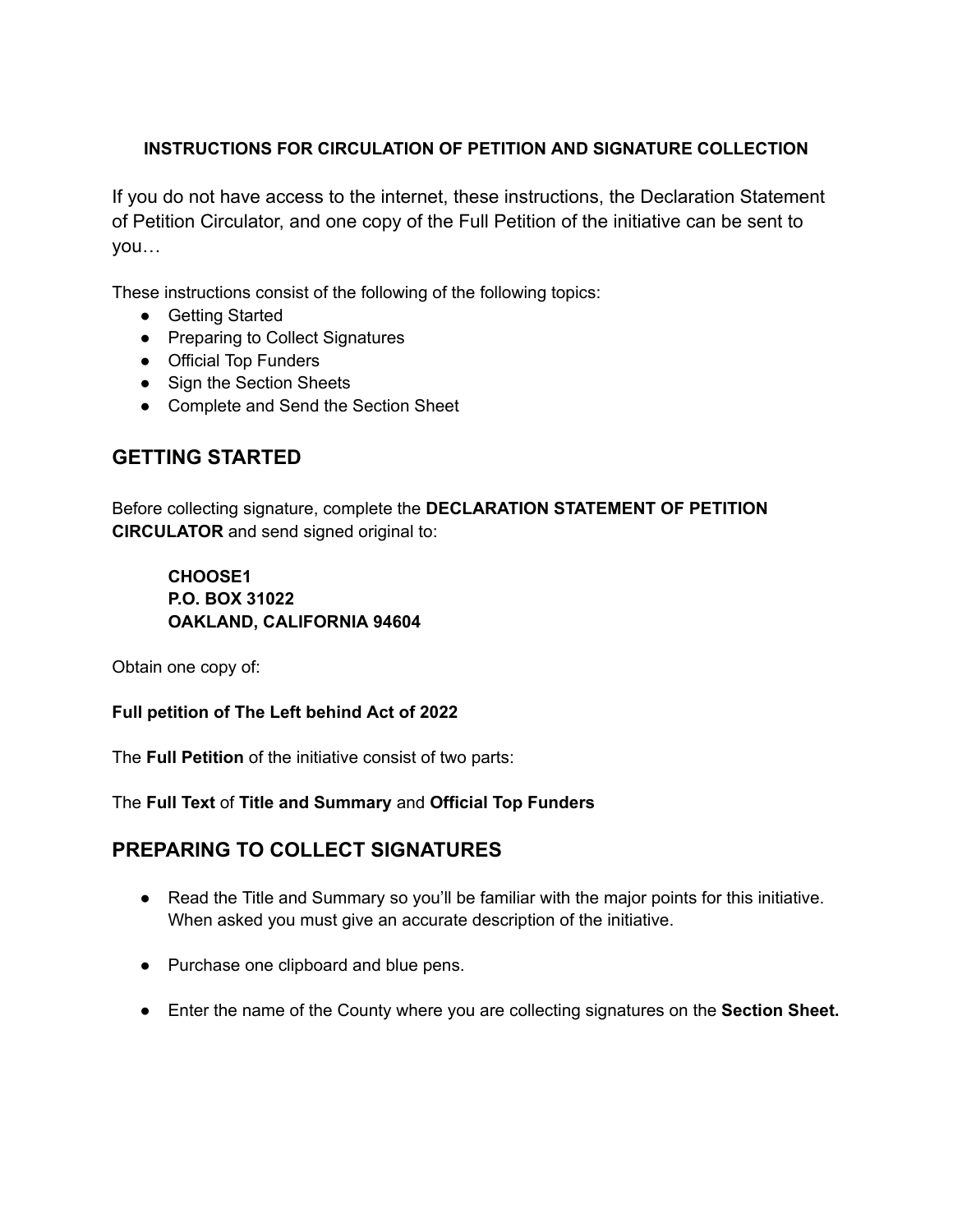#### **OFFICIAL TOP FUNDER**

Every person who is circulating the petition has to show the OFFICIAL TOP FUNDER page to signers. Petition circulators should carry this sheet with them. This sheet is updated monthly. Go to www.choose1.org for more information.

#### SIGN THE SECTION SHEET

- 1. Section Sheets can only be signed by Registered Voters in the State of California. Before they sign, ask, "ARE YOU A REGISTERED VOTER IN CALIFORNIA?"
- 2. One Section Sheet per County. Only registered voters in the County designated at the top of the signature blocks can sign the Section Sheet. Before they sign ask, "IN WHICH **COUNTY ARE YOU A REGISTERED VOTER?"**

TIP: Complete a Section Sheet with other voters from that County and when complete, send to the Lead Circulator of that County.

**WARNING** If an individual signs a Section Sheet for a County where they are not a registered voter, the entire form will be disgualified, including all other signatures that were collected on the form.

- 3. If the registered voter has additional questions about the initiative, show them the Title and Summary for reference. You can also show them the FULL TEXT to read. Remember, you are required to provide this information to each person who ask.
- 4. Ensure that the individual signs (Section Sheets) with their full name (printed), signature, residence where registered to vote, and zip code. See example below.

| Print Name: | 14105 |  | Residence<br>ARNOLD Address ONLY: 1359 E. 76 51 |  |
|-------------|-------|--|-------------------------------------------------|--|
| Signature:  |       |  | City: LOS ANGELES                               |  |

5. Before the individual leaves, ensure that the signature block is filled out completely and the residence address is located in the designated County.